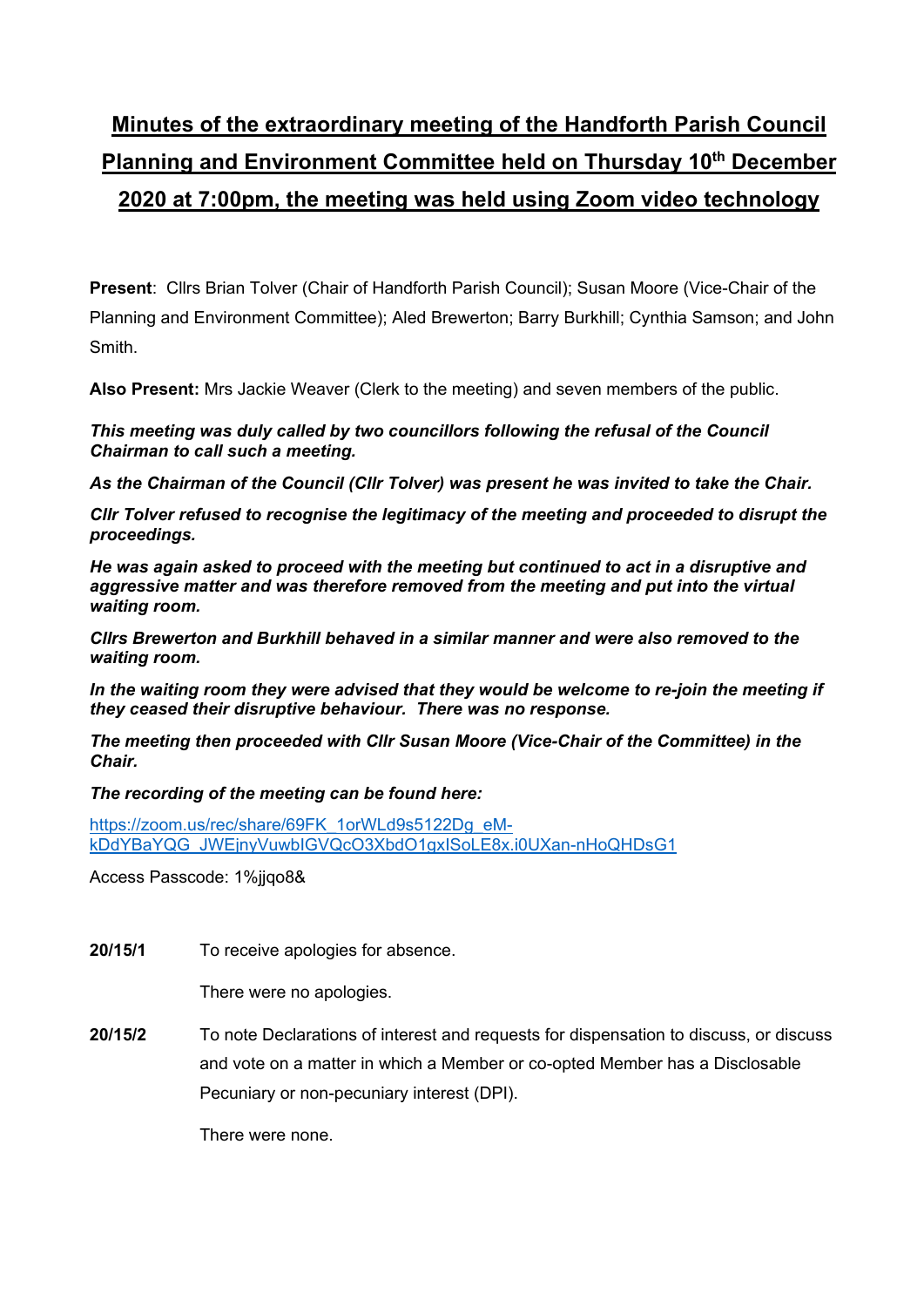**20/15/3** Open Forum – Comment and questions concerning items on this agenda may be put to the Council by the public during this period. Matters which, in the Chairman's view require debate and/or a discussion will be referred to the next Committee/Council meeting, as appropriate. The Public Forum is restricted to 15 minutes, unless the Chairman allows otherwise.

> A member of the public gave further information with regard to item 20/15/8 and indicated that he wished to record that he had no objections to this application. Also with regard to item 20/15/11 he invited members to note that this would be permissible development under policy H1 of the Local Plan.

> There was also reference to the Handforth Travel Plan where a member of the public stressed the importance of the Council's involvement in the consultation.

> Cllr Samson thanked the public for their contributions and in particular praised the work of the Neighbourhood Plan Group and asked that they be kept on board as their expertise in these matters was extremely valuable.

 A member of the public expressed concerns about the costs of a potential legal challenge with regard to the current position of the Parish Clerk and asked if Councillors shared his concerns.

 Cllr Smith assured members of the public that every effort was being made to ensure that Handforth Parish Council conducted its business in a proper and appropriate manner and that the members present took the situation very seriously and would continue to assist the Monitoring Officer and any other statutory body fully.

**20/15/4** To approve the minutes of the Planning and Environment Committee meeting of the 10th November 2020.

> Cllr Samson proposed, seconded by Cllr Smith to approve and sign the minutes of the Planning and Environment Committee meeting of the 10<sup>th</sup> November 2020.

#### **Resolved: Unanimously**

**20/15/5** To consider planning application 20/4739M, Lawful Development Certificate for proposed removal of existing single storey extension and rebuild single storey extension to the rear. 12 Hope Avenue, Handforth.

The parish council have no objection to the application.

Cllr Smith proposed, seconded by Cllr Samson.

# **Resolved: Unanimously**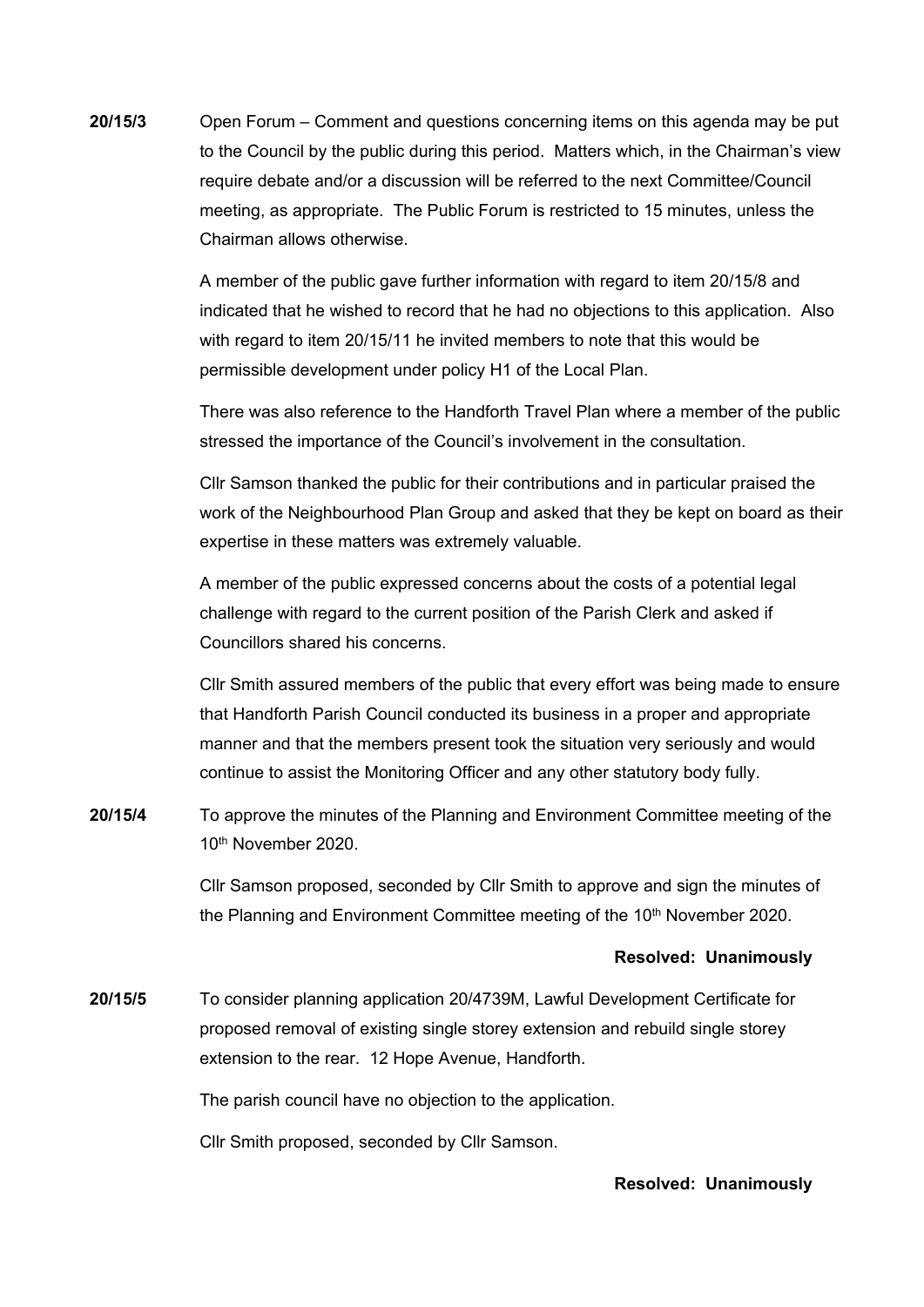**20/15/6** To consider planning application 20/4834M, Proposed new front porch to house. 7 Stretton Way, Handforth.

The parish council have no objection to the application.

Cllr Samson proposed, seconded by Cllr Moore

### **Resolved: Unanimously**

**20/15/7** To consider planning application 20/4977M, Single storey front extension to form entrance porch, cloaks, & workshop/store – Garage Conversion. 17 Coniston Drive, Handforth.

> The parish council wished to support this application on the basis that it is in keeping with the existing development.

Cllr Smith proposed, seconded by Cllr Samson

### **Resolved: Unanimously**

**20/15/8** To consider planning application 20/5073M. Proposed removal of existing garage roof and extension and conversion of the existing garage to form an ancillary garden pavilion. Handforth Hall, Hall Road, Handforth.

The parish council wished to support this application.

Cllr Samson proposed, seconded by Cllr Smith

#### **Resolved: Unanimously**

**20/15/9** To consider planning application 20/5074M. Listed Building Consent for proposed removal of existing garage roof and extension and conversion of the existing garage to form an ancillary garden pavilion. Handforth Hall, Hall Road, Handforth.

The parish council wished to support this application.

Cllr Smith proposed, seconded by Cllr Samson

## **Resolved: Unanimously**

**20/15/10** To consider planning application 20/5117M. Prior notification of change of use from commercial 3 storey office to 6 residential apartments. Willow Bank House, Old Road, Handforth.

> The parish council wished to support this application but wanted to record their concerns with regard to parking and access.